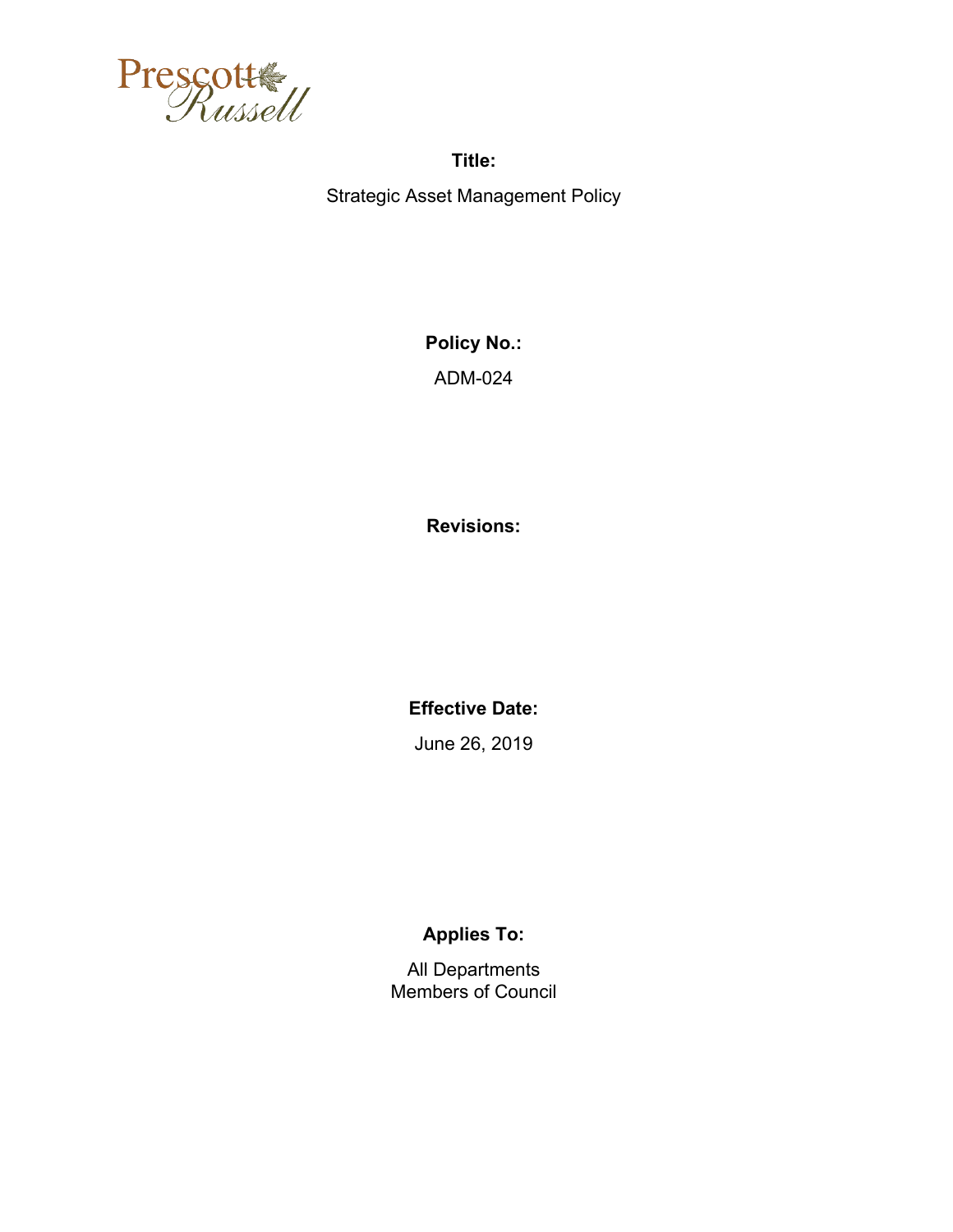

**Strategic Asset Management Policy** 

# **Contents**

| $\mathbf 1$ . |        |  |  |  |
|---------------|--------|--|--|--|
| 2.            |        |  |  |  |
| 3.            |        |  |  |  |
| 4.            |        |  |  |  |
| 5.            |        |  |  |  |
|               | 5.1.   |  |  |  |
|               | 5.2.   |  |  |  |
|               | 5.3.   |  |  |  |
|               | 5.4.   |  |  |  |
|               | 5.5.   |  |  |  |
|               | 5.6.   |  |  |  |
|               | 5.7.   |  |  |  |
| 6.            |        |  |  |  |
|               | 6.2.1  |  |  |  |
|               | 6.2.2. |  |  |  |
|               | 6.2.3. |  |  |  |
|               | 6.2.4. |  |  |  |
|               | 6.2.5. |  |  |  |
|               | 6.2.6. |  |  |  |
|               | 6.2.7. |  |  |  |
| 7.            |        |  |  |  |
| 8.            |        |  |  |  |
| 9.            |        |  |  |  |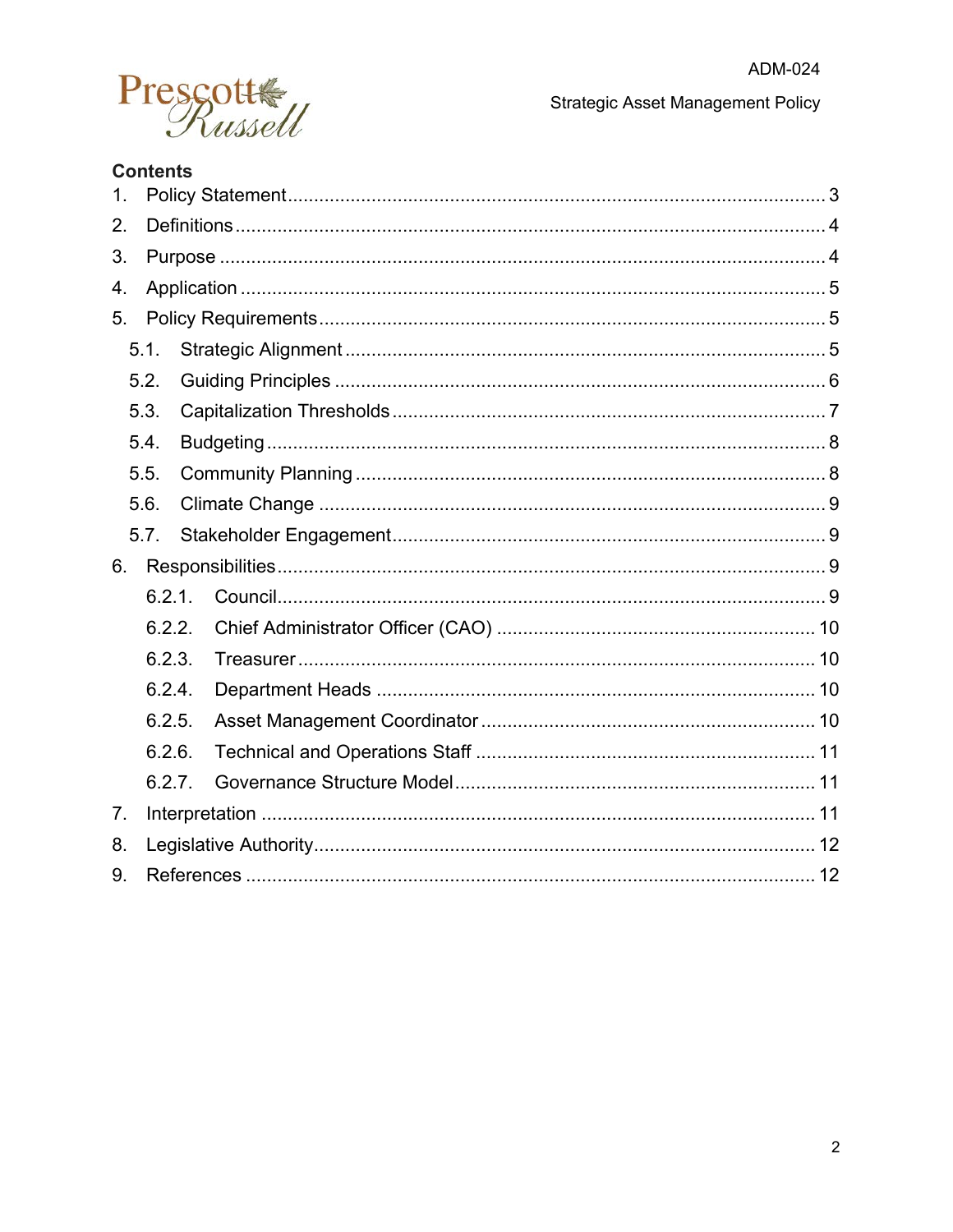

#### <span id="page-2-0"></span>**1. Policy Statement**

- **1.1.**The Corporation will develop and implement a municipal asset management plan in respect of all of its Municipal Infrastructure Assets. The program will promote Lifecycle Activities and risk management of all existing assets and new acquisitions, with the goal of achieving the lowest total cost of ownership while meeting desired levels of service.
- **1.2.**The Corporation asset management plan will respect O.Reg. 588/17 requirements and will include, but will not be limited to the following information:
	- **1.2.1.** Levels of service
	- **1.2.2.** Performance of assets
	- **1.2.3.** Performance measures
	- **1.2.4.** Replacement cost
	- **1.2.5.** Age of assets
	- **1.2.6.** Remaining life
	- **1.2.7.** Condition of assets
	- **1.2.8.** Condition assessment
	- **1.2.9.** Lifecycle management
	- **1.2.10.** Risk management
	- **1.2.11.** Financial strategies
	- **1.2.12.** Population and employment forecasts
- **1.3.**The Corporation will develop and maintain a complete and accurate asset inventory of all Municipal Infrastructure Assets.
- **1.4.**As per section 7 of O.Reg 588/17, the Corporation will review and update its asset management plan at least five years after the year in which the plan is completed under section 6 of O.Reg. 588/17, as amended, and at least every five years thereafter.
- **1.5.**The Corporation will review and, if necessary, update the strategic asset management policy at least every five years.
- **1.6.**The municipal Council will conduct an annual review of its asset management progress on or before July 1<sup>st</sup> in each year, starting the year after the asset management plan is completed under section 6 of O.Reg. 588/17, as amended, and the annual review will address:
	- **1.6.1.** The Corporation's progress in implementing its asset management plan;
	- **1.6.2.** Any factors impeding the Corporation ability to implement its asset management plan; and
	- **1.6.3.** A strategy to address the factors described in clause 1.6.2.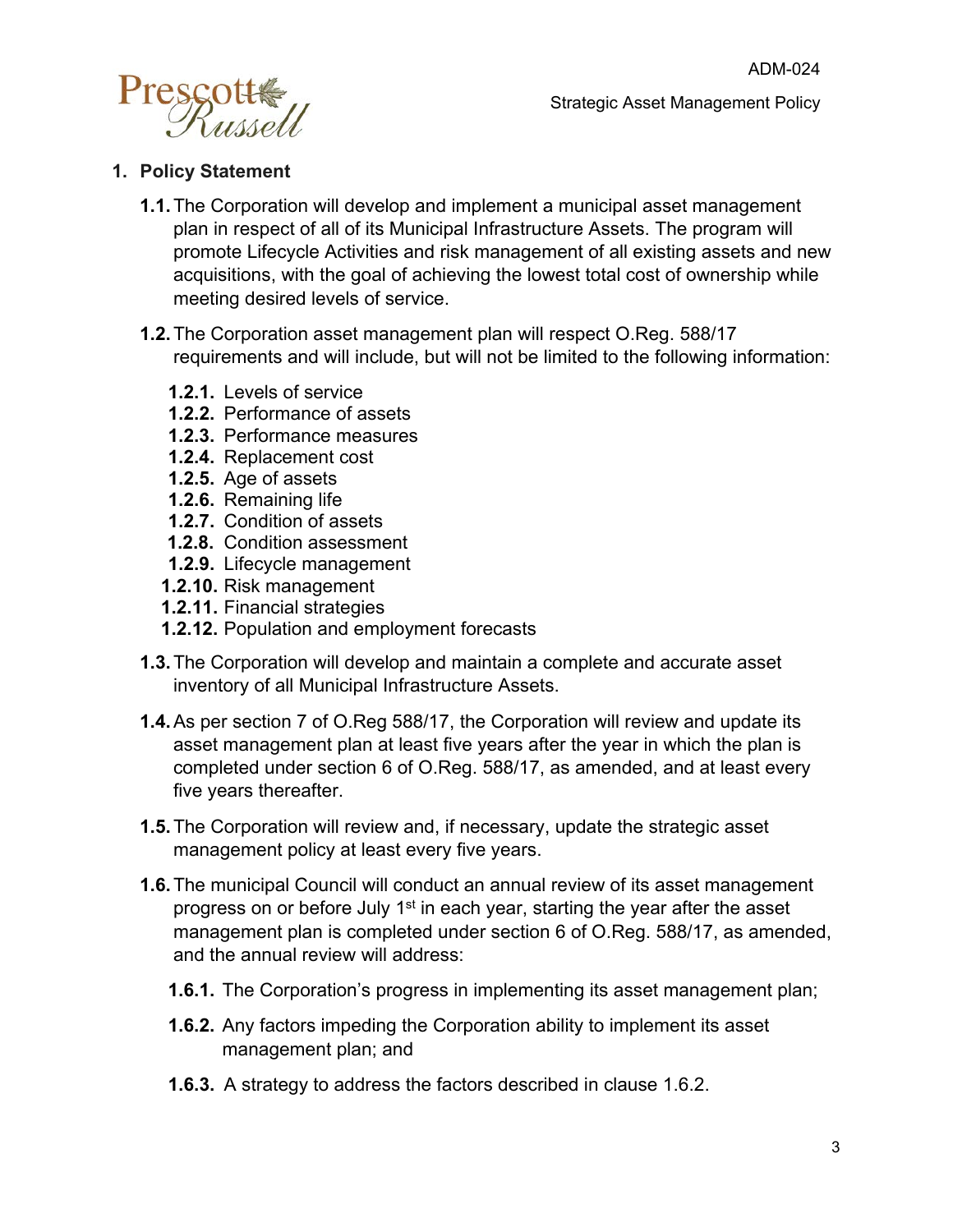

#### <span id="page-3-0"></span>**2. Definitions**

**2.1.**Unless otherwise provided in this document, the definitions of capitalized terms are those as contained in the Ontario Regulation 588/17 (Asset Management Planning for Municipal Infrastructure) and the Infrastructure for Jobs and Prosperity Act,2015, as amended from time to time, which are incorporated herein by reference.

**"Asset Management Coordinator"** means the designated employee that coordinates all related asset management duties and has an active role in championing the asset management evolution.

**"Chief Administrator Office" (CAO)** means the Chief Administrative Officer of the Corporation of the United Counties of Prescott and Russell.

**"Corporation"** means the "Corporation of the United Counties of Prescott and Russell",

**"Council"** means the Council of the Corporation of the United Counties of Prescott and Russell.

**"Department Head"** means the person responsible for the management and operational control of the department within the Corporation of the United Counties of Prescott and Russell

**"Finance Department"** means the Finance Department of the Corporation of the United Counties of Prescott and Russell.

**"Treasurer"** means the Treasurer of the Corporation of the United Counties of Prescott and Russell.

#### <span id="page-3-1"></span>**3. Purpose**

- **3.1.**The purpose of this policy is to ensure the development and implementation of the Corporation's asset management program to facilitate logical and informed decision-making for the management of the Corporation's Infrastructure, and to support the delivery of sustainable present community services and future needs.
- **3.2.**This policy also outlines principles, roles and responsibilities for asset management practices that enable a coordinated, cost effective and organizationally sustainable approach for the Corporation.
- **3.3.**This policy demonstrates an organization-wide commitment to the good stewardship of Municipal Infrastructure Assets, and to improve accountability and transparency to the community through the adoption of best practices, desired level of service and risk management in the most efficient and effective manner.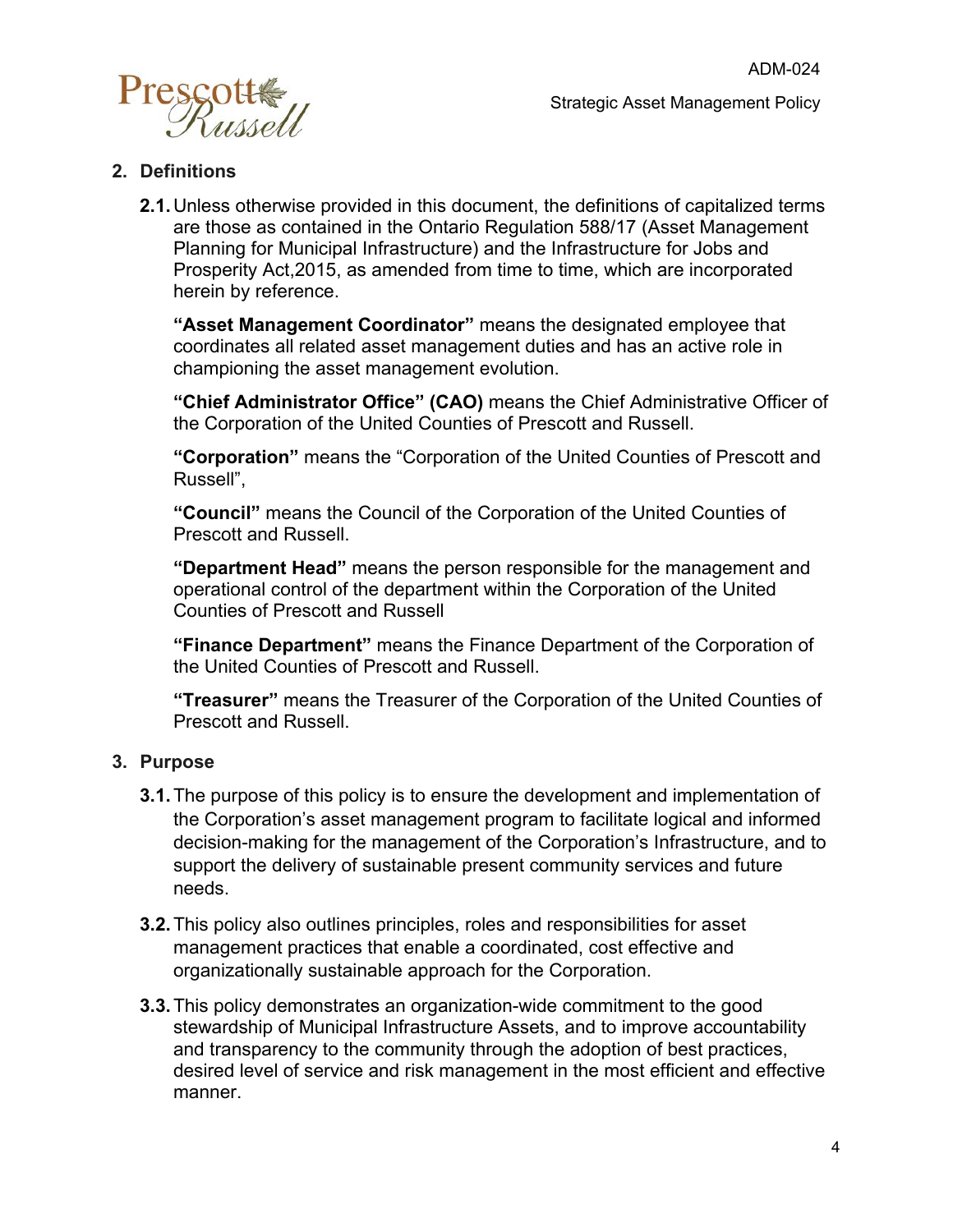

**3.4.**This policy also attempts to present an approach to continuously improve and adopt appropriate practices regarding asset management planning.

## <span id="page-4-0"></span>**4. Application**

**4.1.**In accordance with Ontario Regulation 588/17 (Asset Management Planning for Municipal Infrastructure) made under the Infrastructure for Jobs and Prosperity Act,2015, this policy applies to all Members of Council, officers, and employees of the Corporation.

### <span id="page-4-1"></span>**5. Policy Requirements**

#### <span id="page-4-2"></span>**5.1.Strategic Alignment**

- **5.1.1.** Our vision to maintain a safe community with sustainable growth requires alignment of the many initiatives underway in our organization at any given time in order for it to be achieved. This alignment is necessary to properly consider whether the level of service provided by our existing and planned assets is congruent and supports our vision.
- **5.1.2.** Asset management planning therefore will not occur in isolation from other municipal goals, plans, and policies. Rather, an integrated approach will be followed to successfully develop a practical asset management plan that align with the overarching accountabilities and aspirations of our community.
- **5.1.3.** The Council, CAO and Department Heads will review this policy and incorporate it into the asset management planning approach that fosters the integration of municipal & provincial documents such as:
	- a. Official plan *(Planning & Forestry)*
	- a. Forest management plan *(Planning & Forestry)*
	- b. Commuter cycling plan *(Public Works)*
	- c. Resilience of UCPR culverts to climate change *(Public Works)*
	- d. Economic development strategy *(Economic Development and Tourism)*
	- e. Recreational trail strategic plan *(Economic Development and Tourism)*
	- f. Policy on accounting for tangible capital assets (FIN-004) *(Finance)*
	- g. Reserve and reserve fund policy (FIN-008) *(Finance)*
	- h. Provincial regulations and restrictions on municipal debt
	- i. Accessibility plan *(Social Services)*
	- j. Homelessness plan *(Social Services)*
	- k. Business continuity Plan *(Emergency Services)*
	- l. Emergency plan *(Emergency Services)*
	- m. Prescott & Russell residence strategic plan *(Prescott & Russell Residence)*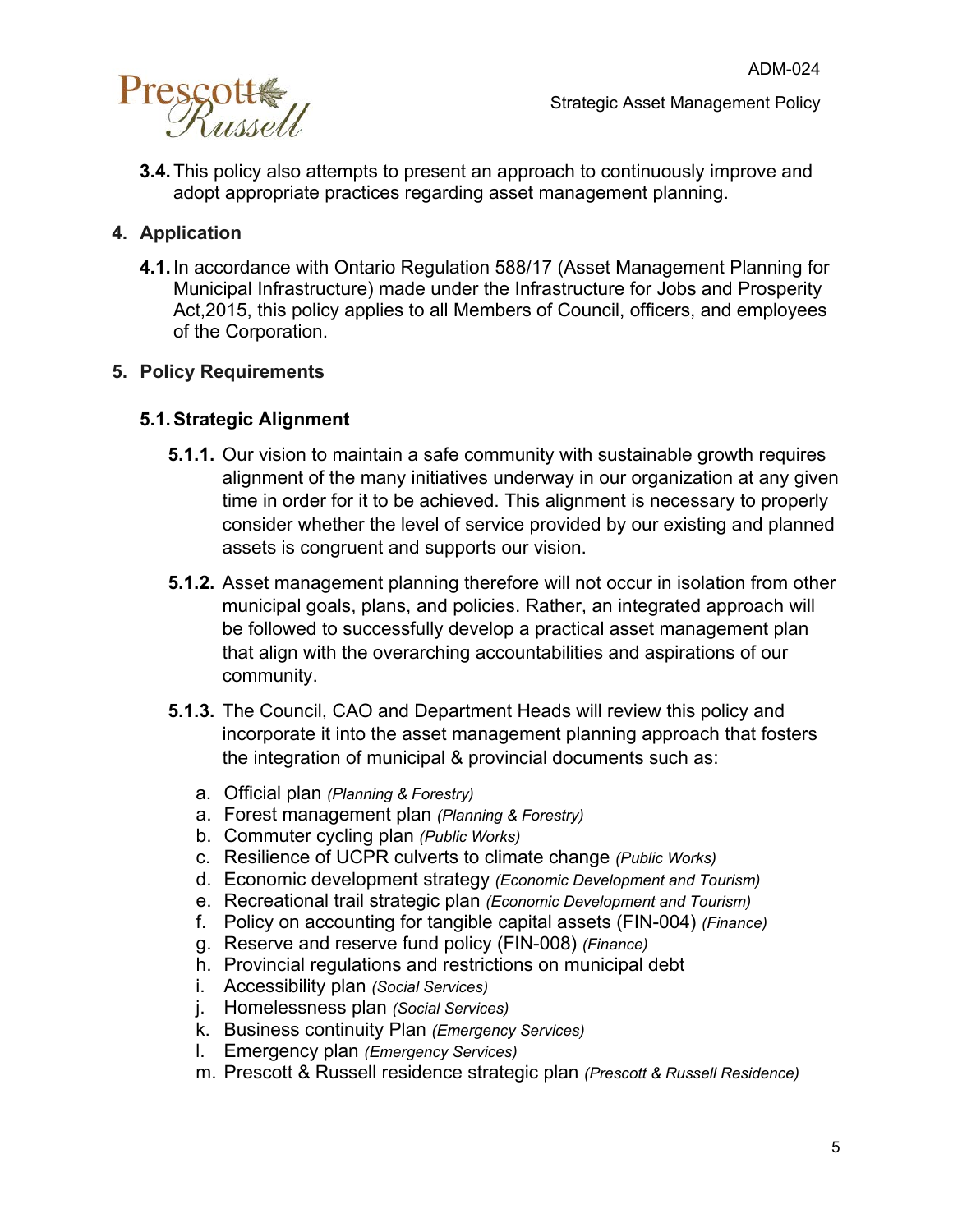

## <span id="page-5-0"></span>**5.2.Guiding Principles**

- **5.2.1.** The policy ensures that the Corporation follow a consistent and regulatory compliant approach to making decisions regarding Infrastructure planning and investment. The Corporation considers the following key guiding principles as outlined in section 3 of the Infrastructure for Jobs and Prosperity Act, 2015, for Infrastructure priority setting, planning, and investment:
	- a. Infrastructure planning and investment should take a long-term view, and decision-makers should take into account the needs of Ontarians by being mindful of, among other things, demographic and economic trends.
	- b. Infrastructure planning and investment should take into account any applicable budgets or fiscal plans
	- c. Infrastructure priorities should be clearly identified in order to better inform investment decisions respecting Infrastructure.
	- d. Infrastructure planning and investment should ensure the continued provision of core public services.
	- e. Infrastructure planning and investment should promote economic competitiveness, productivity, job creation and training opportunities.
	- f. Infrastructure planning and investment should ensure that the health and safety of workers involved in the Construction and maintenance of Infrastructure Assets is protected.
	- g. Infrastructure planning and investment should foster innovation by creating opportunities to make use of innovative technologies, services and practices, particularly where doing so would utilize technology, techniques and practices developed in Ontario.
	- h. Infrastructure planning and investment should be evidence based and transparent, and, subject to any restrictions or prohibitions under an Act or otherwise by law on the collection, use or disclosure of information,
		- i. investment decisions respecting Infrastructure should be made on the basis of information that is either publicly available or is made available to the public, and
		- ii. information with implications for Infrastructure planning should be shared between the Government and Broader Public Sector Entities, and should factor into investment decisions respecting Infrastructure.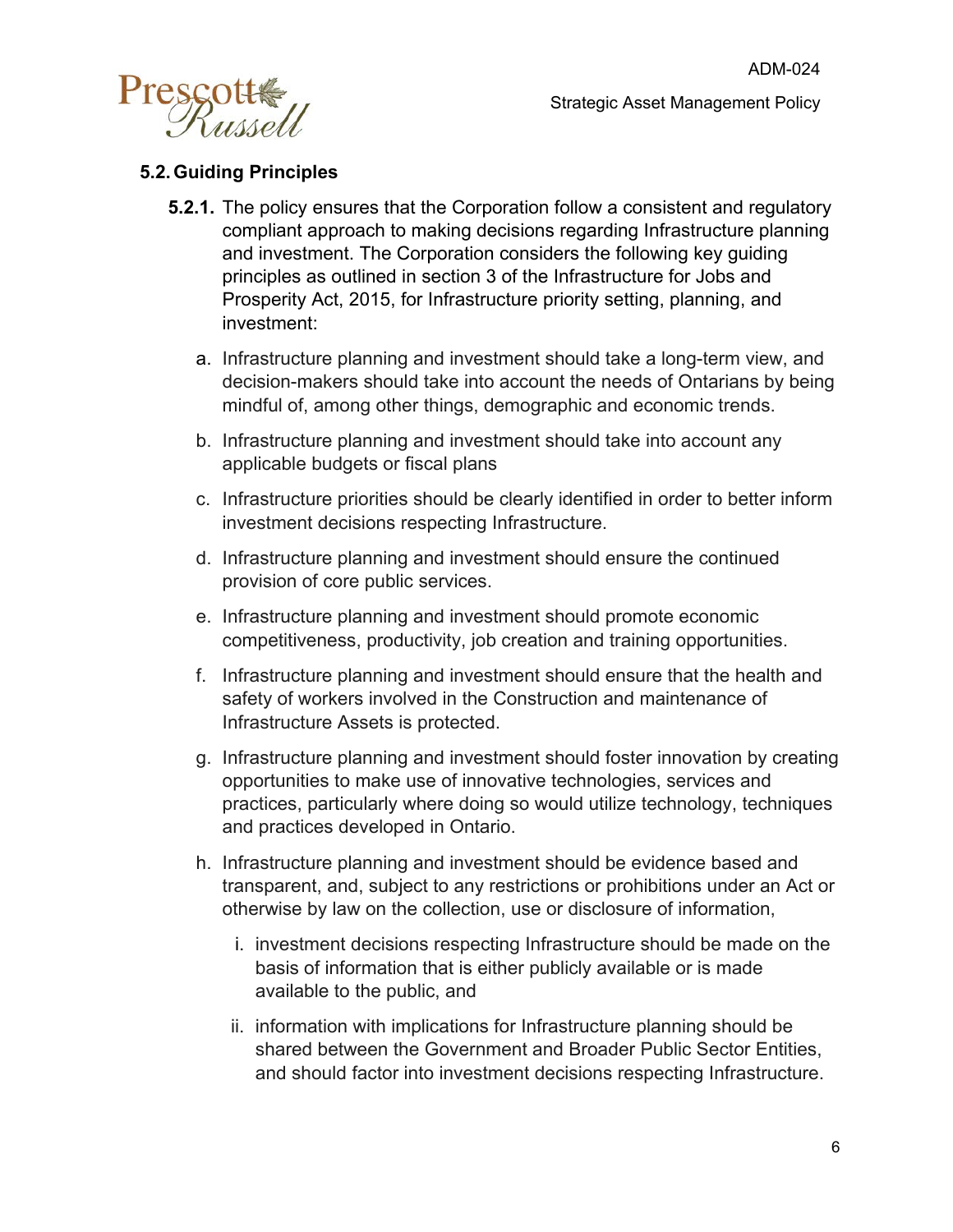

- i. Where provincial or municipal plans or strategies have been established in Ontario, under an Act or otherwise, but do not bind or apply to the Corporation, as the case may be, the Corporation should nevertheless be mindful of those plans and strategies and make investment decisions respecting Infrastructure that support them, to the extent that they are relevant.
- j. Infrastructure planning and investment should promote accessibility for persons with disabilities.
- k. Infrastructure planning and investment should minimize the impact of Infrastructure on the environment and respect and help maintain ecological and biological diversity, and Infrastructure should be designed to be resilient to the effects of climate change.
- l. Infrastructure planning and investment should endeavour to make use of acceptable recycled aggregates.
- m. Infrastructure planning and investment should promote community benefits, being the supplementary social and economic benefits arising from an Infrastructure project that are intended to improve the well-being of a community affected by the project, such as local job creation and training opportunities (including for apprentices), improvement of public space within the community, and any specific benefits identified by the community.

## <span id="page-6-0"></span>**5.3.Capitalization Thresholds**

**5.3.1.** The Corporation will develop an asset management plan that includes all Asset Categories that meets the capitalization/recognition threshold outlined in the Corporation's Policy on Accounting for Tangible Capital Assets (FIN/004). The Corporation acknowledge that thresholds outlined in the Corporation's Policy on Accounting for Tangible Capital Assets (TCA) should not be the basis for asset management planning however, the small dollar value assets own by the Corporation are minimal and are not majorly critical to the safe and reliable operation of the Infrastructure therefore they are indirectly covered under the TCA. The Corporation TCA threshold/recognition are set at low reasonable amounts that covers both financial and asset management perspectives. The financial perspective focuses on the monetary value of an asset and the asset management perspective focuses on the service provided.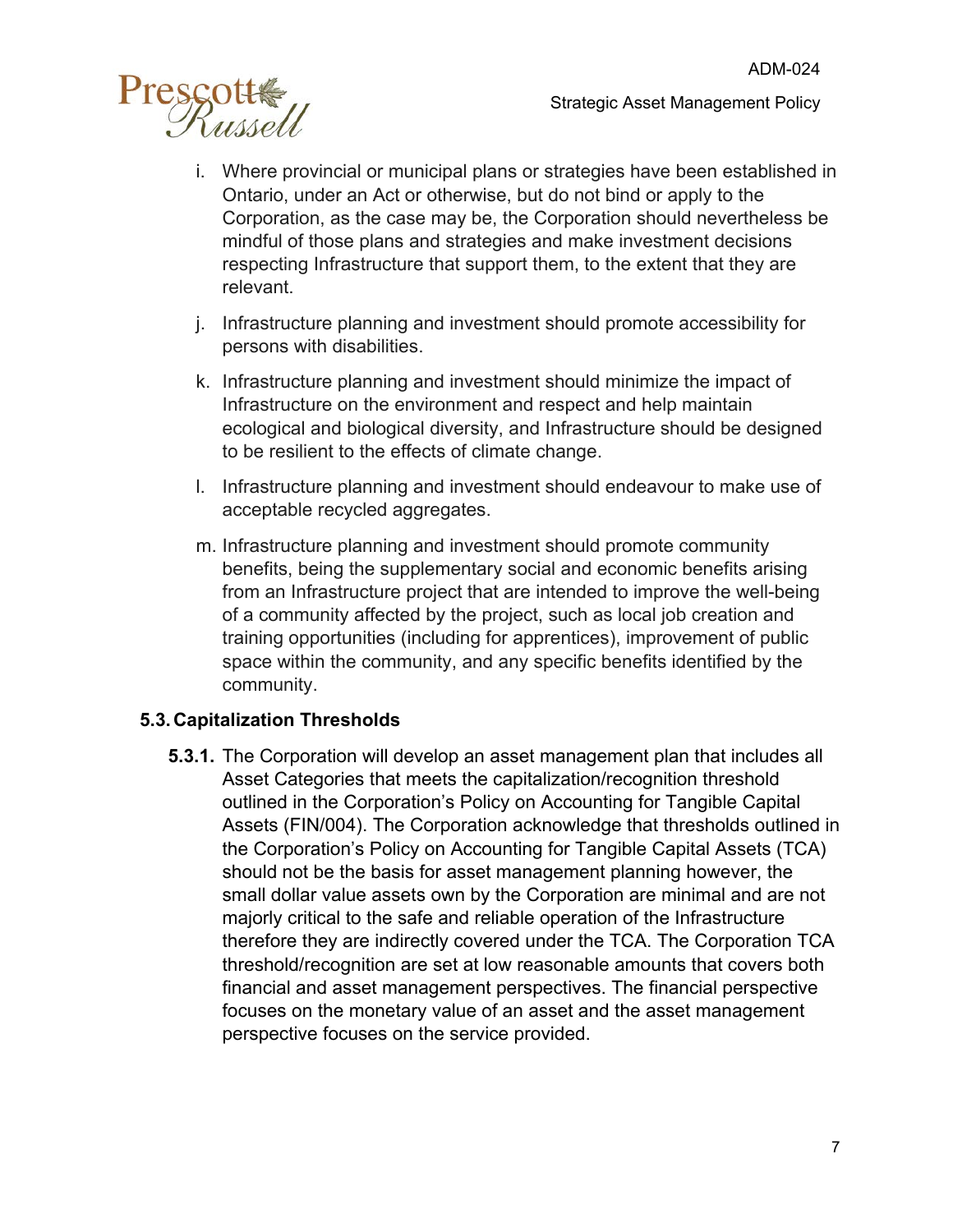

## <span id="page-7-0"></span>**5.4.Budgeting**

- **5.4.1.** The asset management plan and progress made on the plan will be considered annually in the creation of the Corporation's capital budgets, operating budgets, and long-term financial plans. The asset management plan will be referenced by each specific department in the preparation of their budget submission in order to:
	- a. Look up forecasted spending needs identified in the plan;
	- b. Verify progress made on the plan to identify potential gaps;
	- c. Evaluate the validity and need of each significant new capital asset, including considering the impact on future Operating Costs; and
	- d. Incorporate new revenue tools and alternative funding strategies where possible.
- **5.4.2.** The budgets thus prepared by each department will then be processed in accordance with the municipal budget process.
- **5.4.3.** The Finance Department will be involved in asset management planning to facilitate the bridge between:
	- a. The financial strategy developed in the asset management plan;
	- b. The budget submissions of each department; and
	- c. The overall budgeting process they ultimately oversee.

## <span id="page-7-1"></span>**5.5.Community Planning**

**5.5.1.** The Corporation official plan provides guidance for consideration of land use changes, the provision of public works and municipal initiatives to further support the Corporation' vision. The official plan gives direction for implementing by-laws, guidelines for more detailed planning and the means for controlling growth so that the Corporation' capacity to provide a healthy community environment is not exceeded. Consequently, the asset management plan will be aligned with the development decisions documented in the Corporation' official plan. The asset management plan will reflect how the Corporation is projected to change through projected growth and the related asset impact. The Corporation will achieve this by consulting with those responsible for managing the services to analyze the future costs and viability of projected changes. The people involved in the Corporation planning and asset management planning processes will have to consult with each other since the 2014 Provincial Policy Statement of the Planning Act emphasizes the need for cost-effective development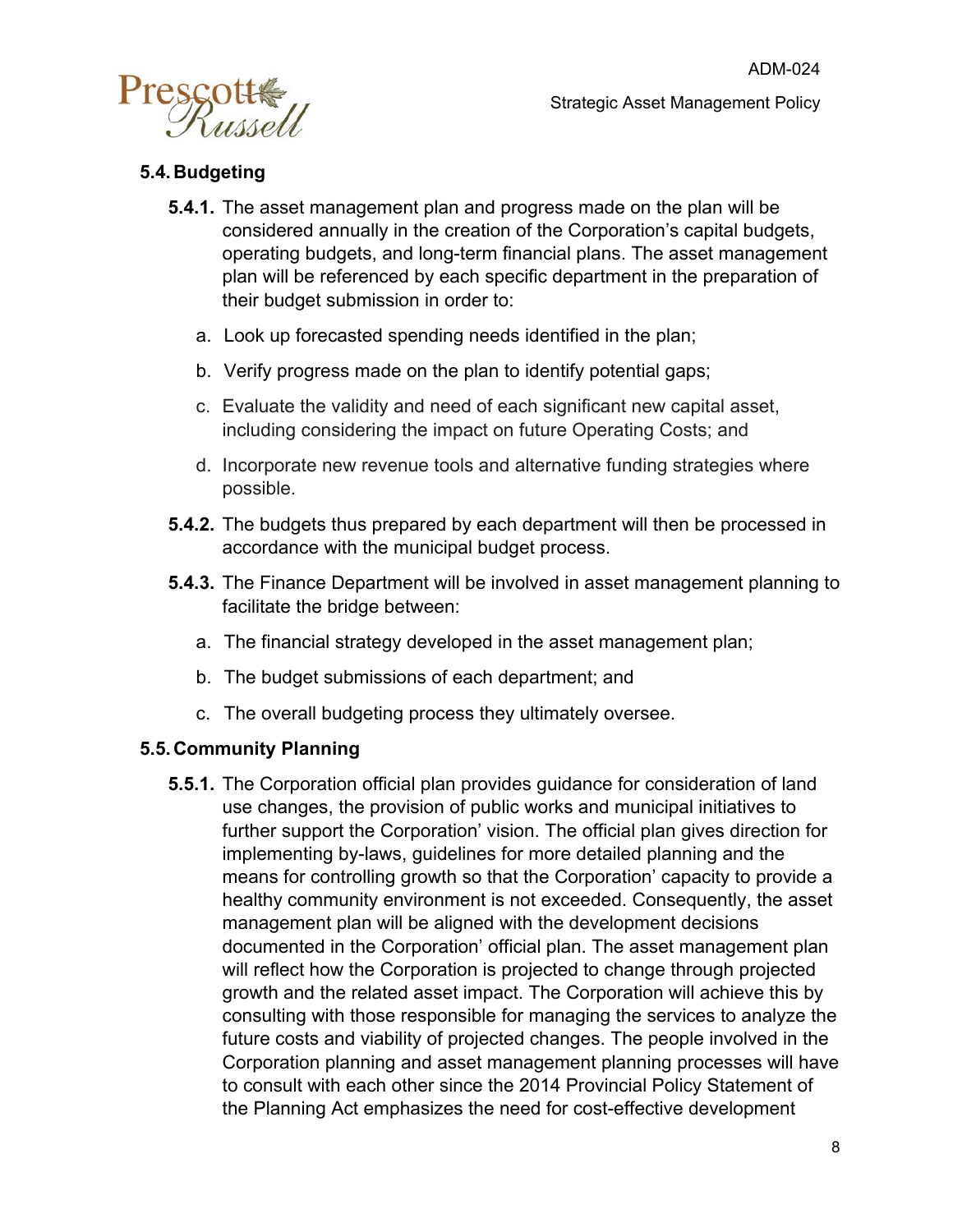

patterns and standards to minimize servicing cost. Methods, assumptions, and data used in the selection of projected changes should be documented to support the recommendations in the asset management plan.

## <span id="page-8-0"></span>**5.6.Climate Change**

**5.6.1.** Climate change will be considered as part of the Corporation risk management approach embedded in the asset management planning methods. The Corporation will consider the impact of climate change on Corporation Infrastructure and the actions that may be required. Those actions will include, but will not be limited to, anticipated costs that could arise from these impacts, levels of service delivered through operations, maintenance schedules, mitigation measures, adaptation opportunities, emergency planning and contingency/reserve funding.

## <span id="page-8-1"></span>**5.7.Stakeholder Engagement**

- **5.7.1.** The Corporation recognizes the residents, businesses, institutions in its region as stakeholders and local Municipalities, neighboring Municipalities, provincial agencies, and regulated utilities as partners in service delivery. Accordingly, the Corporation will foster informed dialogue with these parties using the best available information and engage with them by:
	- a. Providing opportunities for residents and other stakeholders served by the Corporation to provide input in asset management planning; and
	- b. Coordinating asset management planning with other Infrastructure Asset owning agencies such as Municipalities, provincial agencies and regulated utilities;

#### <span id="page-8-2"></span>**6. Responsibilities**

- **6.1.**The Council is entrusted with the responsibility of overseeing, on behalf of citizens, a large range of services provided through a diverse portfolio of assets. Council, having stewardship responsibility, is the final decision maker on all matters related to asset management in the Corporation. The Council and the Department Head are committed to the success of asset management planning.
- **6.2.**The policy requires the commitment of key stakeholders within the Corporations organizational structure. The following details the responsibilities of the key stakeholders within the Corporation:

## <span id="page-8-3"></span>**6.2.1. Council**

a. Approve the strategic asset management policy.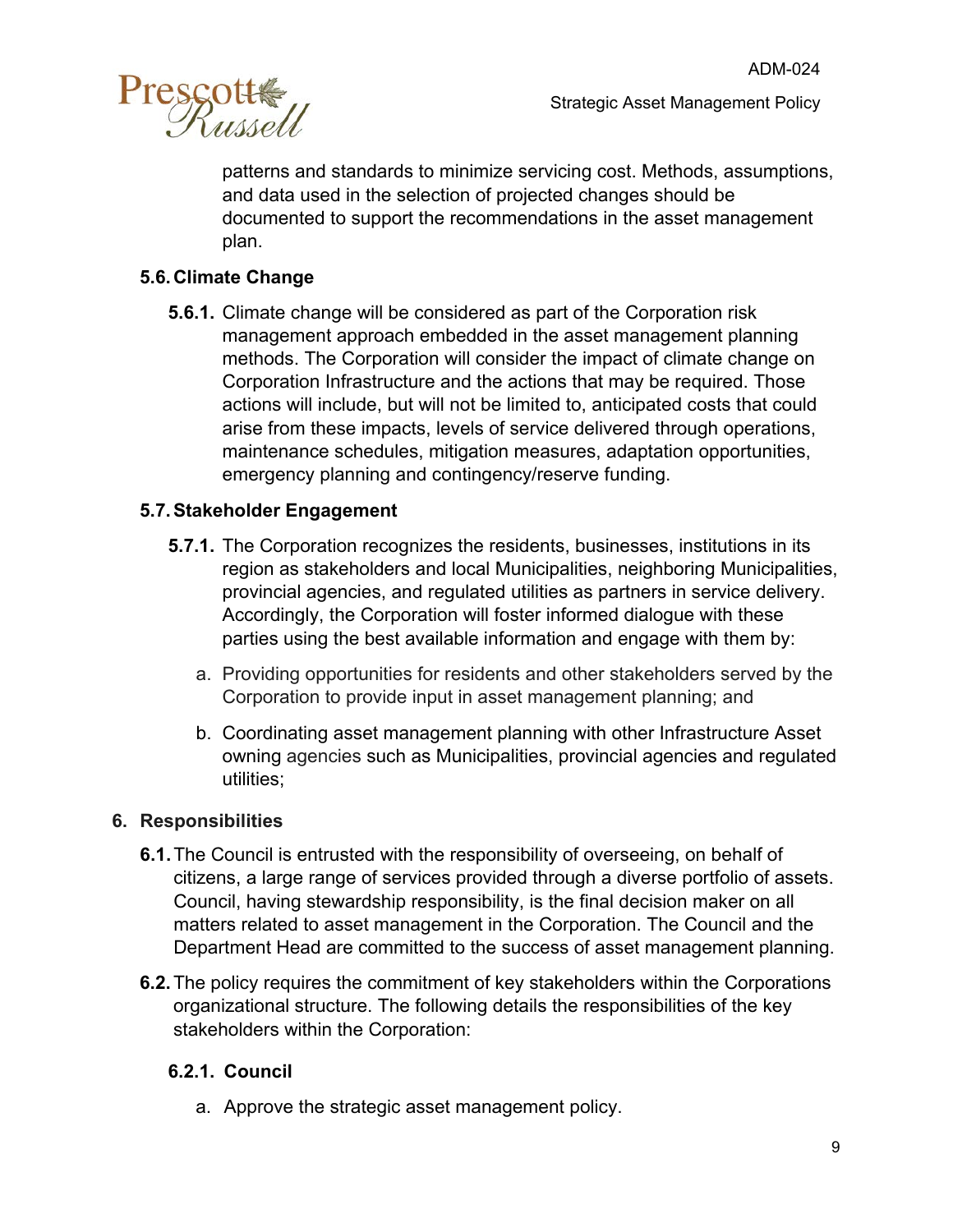

Strategic Asset Management Policy

- b. Approve by resolution the asset management plan and its updates every five years.
- c. Conduct annual reviews of management plan implementation.
- d. Support ongoing efforts to continuously improve and implement the asset management plan.
- e. Prioritize effective measures during the adoption of the budget; and
- f. Consult with Department Heads.

## <span id="page-9-0"></span>**6.2.2. Chief Administrator Officer (CAO)**

- a. Maintain compliance with the asset management policy and provincial asset management regulation.
- b. Oversee asset management program progression.

#### <span id="page-9-1"></span>**6.2.3. Treasurer**

- a. Ensure application of the strategic asset management policy.
- b. Provide guidance and act as the liaison between Council and Department Heads during budget process on the implementation of the asset management plan.
- c. Incorporate best practices and processes together with the Asset Management Coordinator and Department Heads.

## <span id="page-9-2"></span>**6.2.4. Department Heads**

- a. Oversee asset management planning activities that fall within their service area and in support of others.
- b. Responsible for asset management planning across the Corporation, in respect to the asset management plan and policy.
- c. Ensure that current year and long range asset requirements are incorporated into the budget presented to Council annually.
- d. Shall work with the Asset Management Coordinator to develop, implement and update the asset management plan.

#### <span id="page-9-3"></span>**6.2.5. Asset Management Coordinator**

a. Develop and update this strategic asset management policy as necessary and recommend changes to the Treasurer for obtaining Council approval.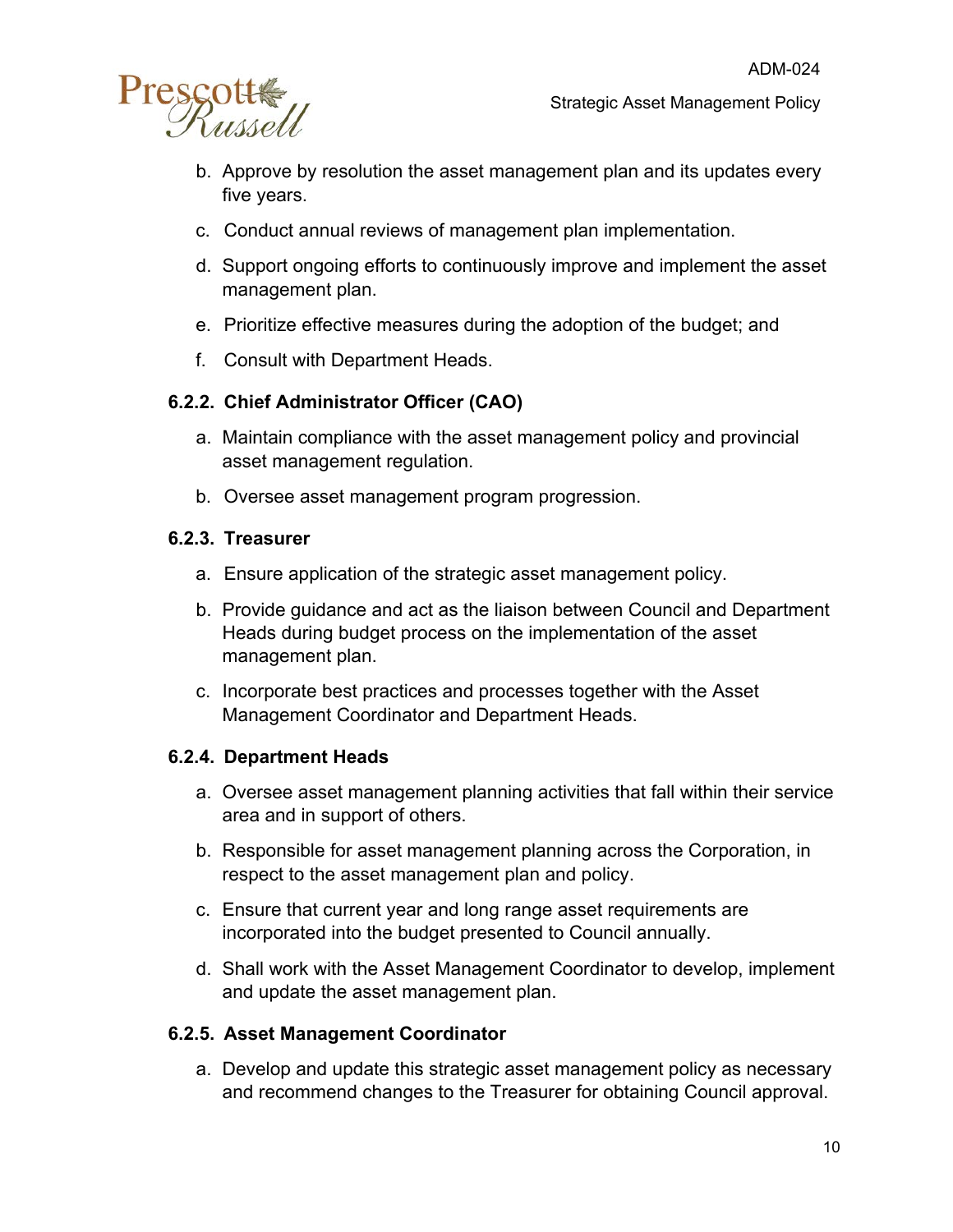

- b. Update the asset management plan as necessary and recommend changes to the Department Heads and Treasurer for obtaining Council approval.
- c. Provide guidance and coordination with Department Heads and staff.
- d. Develop and monitor levels of service and make recommendation to Department Heads.
- e. Coordinate and track the asset management plan program implementation and progress.

#### <span id="page-10-0"></span>**6.2.6. Technical and Operations Staff**

a. Shall work with the Asset Management Coordinator and Departments Heads to develop, implement and update the asset management plan.



### <span id="page-10-1"></span>**6.2.7. Governance Structure Model**

#### <span id="page-10-2"></span>**7. Interpretation**

**7.1.**In case of discrepancy in interpretation between the French and the English version of this policy, the English version shall prevail.